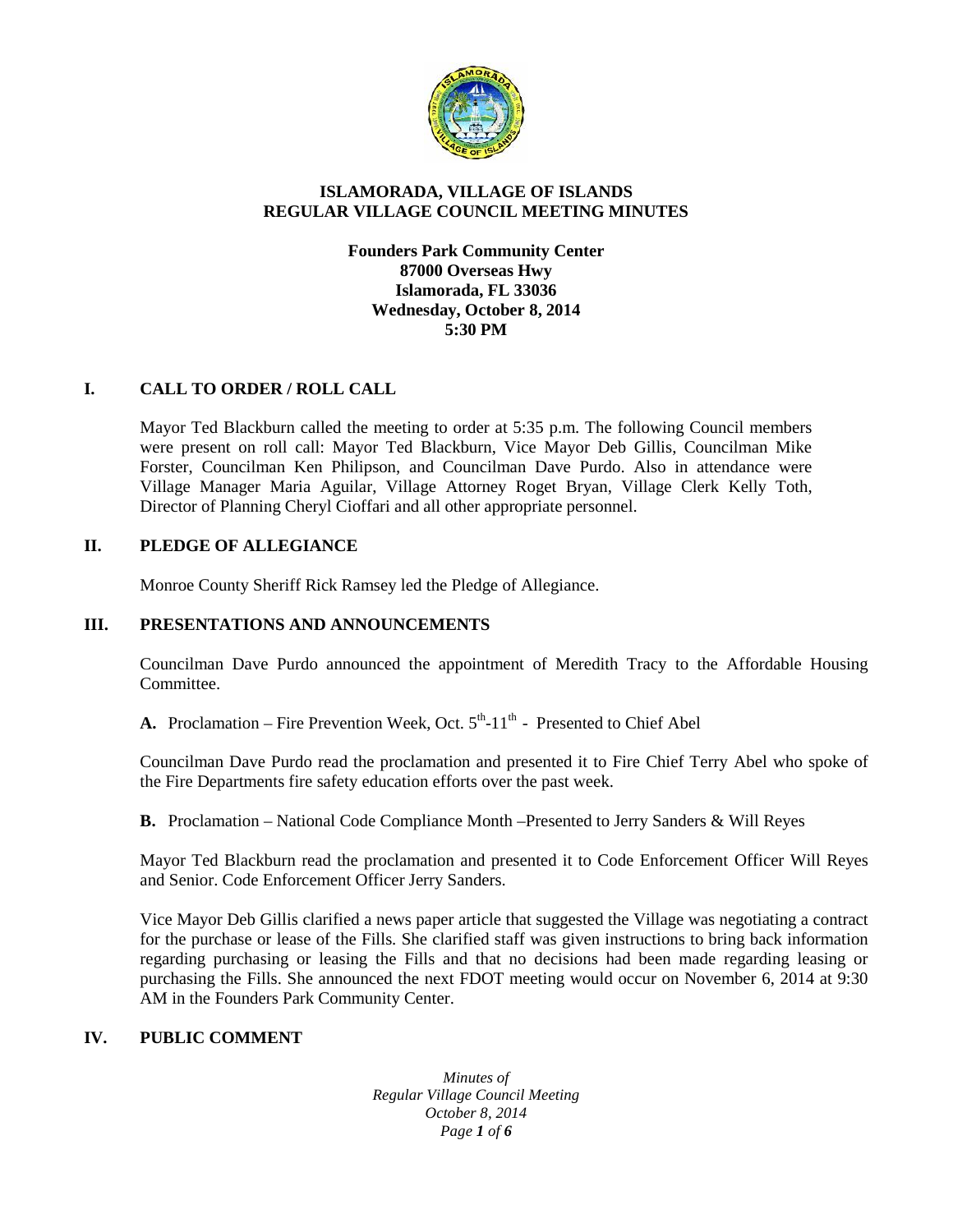Mayor Ted Blackburn opened public comment; seeing none, public comment was closed.

## **V. AGENDA: Request for Deletion / Emergency Additions**

Councilman Ken Philipson added a discussion item pertaining to Mayor/Council communications.

# **VI. CITIZENS' ADVISORY COMMITTEE UPDATES**

Director of Parks and Recreation and Marine Resources John Sutter presented on behalf of the Nearshore Water Citizens Advisory Committee. He stated the last meeting was held on September 30, 2014 and that Chairman Mitchell requested the following items be brought up during the update to Council: A request that the committee received asking Mr. Mitchell to speak with Florida Fish and Wildlife Conservation Commission (FWC) regarding making the Ocean side of Whale Harbor and Snake Creek Channels, all the way out to the Headpins, a no wake zone. Mr. Sutter stated that Chairman Mitchell reported to the committee that the response from FWC was that it was not practical nor advisable and that FWC was not willing to undertake such a change.

Mr. Sutter reported on other items brought before the committee: a request to examine the lobster laws, restrictions within the 300 foot zone and bully netting.

Mr. Sutter stated the conclusion of the bully netting discussion was that bully netting fell under state fisheries jurisdiction and the committee felt that it should be examined at the state level.

Mr. John Sutter stated the committee discussed concerns brought forward by waterfront homeowners regarding trespassing, people lobstering in their boat basins and bully netting. Mr. Sutter stated the committee recognized this as an item for law enforcement and that local law enforcement was present and agreed.

Mr. Sutter reported that there was a request to restrict lobstering out to 300 feet year-round. He stated the committee considered a motion to leave the lobstering regulations as they exist now and that the motion was passed with a 7-1 vote. The recommendation of the committee is to leave the lobstering regulations as they currently exist.

# **VII. VILLAGE MANAGER REPORTS AND UPDATES**

Village Manager Maria Aguilar provided an update on Code Enforcement activities and presented the new Code Enforcement brochure. Ms. Aguilar reported Code Enforcement had gained 100% compliance with business owners regarding the removal of sail flags. She stated no citations were issued in order to achieve this compliance. Ms. Aguilar announced that the Code Enforcement department was in the process of hiring a part time person to work on Fridays, Saturdays, and Sundays with a concentration on vacation rentals. Ms. Aguilar stated that Harris Computers had been working with staff on the CityView code enforcement module and that it was expected to go live at the same time the other modules go live.

Senior Code Enforcement Officer Jerry Sanders stated that there would be a call-in number for complaints and the officer would have a cell phone.

Vice Mayor Deb Gillis thanked Village Manager Maria Aguilar and Senior Code Enforcement Officer Jerry Sanders for doing a great job.

## **VIII. CONSENT AGENDA**

*Minutes of Regular Village Council Meeting October 8, 2014 Page 2 of 6*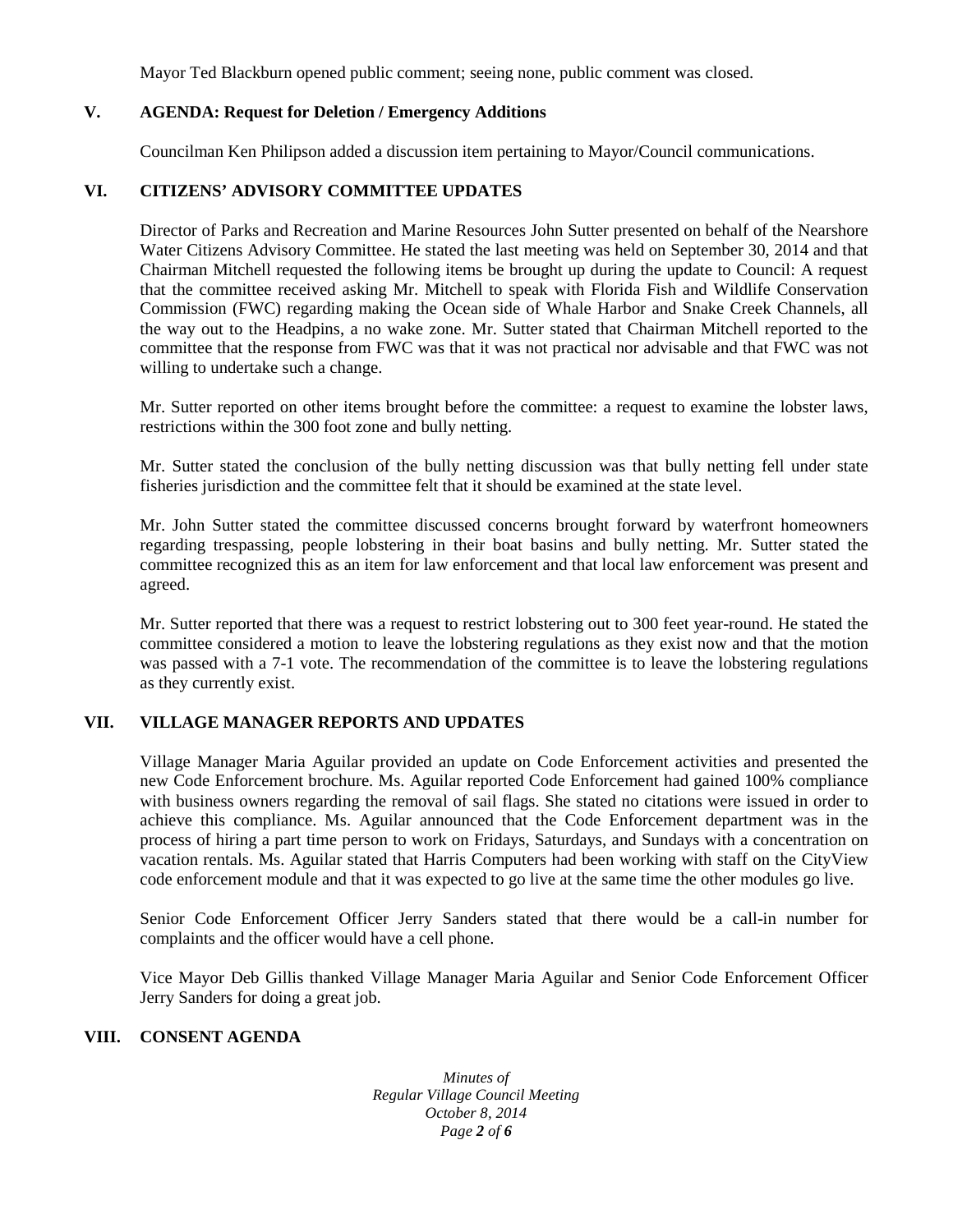**A.** Minutes:

September 8, 2014 Special Call Village Council Meeting – 1<sup>st</sup> Budget Hearing September 15, 2014 Special Call Village Council Meeting  $-2<sup>nd</sup>$  Budget Hearing September 23, 2014 Regular Village Council Meeting September 23, 2014 Special Call Village Council Meeting, Executive Session Case No. 14-1634; 14-3101

- **B.** Resolution Revising the Village Fee Schedule for Emergency Medical Services
- **C.** Resolution Approving Tourist Development Council Grant for Playground Equipment At Founders Park Project

Councilman Ken Philipson made a motion to approve. Vice Mayor Deb Gillis seconded the motion. Council voted all in favor.

# **IX. WASTEWATER MATTERS**

**A.** Wastewater Project Update

Wade Trim Executive Vice President Tom Brzezinski summarized the portions of the wastewater project that had been completed to date and what remains to be completed.

Councilman Dave Purdo inquired about the schedule for vacuum pit replacement in North Plantation Key. Mr. Brzezinski stated there is a meeting scheduled to address increasing the number of crews up to three crews a day which would allow them to replace three to four vacuum pits a day and that they are hoping to finish the replacements in one to two months.

Councilman Dave Purdo requested the target date for the re-pump station in North Plantation Key. Mr. Brzezinski stated the re-pump station is expected to go online in two to four weeks.

Mayor Ted Blackburn opened public comment; seeing none, public comment was closed.

**B.** Discussion Regarding Grinder Pump Program for Residential with Greater than Four EDU's And Commercial Properties

Wade Trim Executive Vice President Tom Brzezinski presented a PowerPoint presentation on the Commercial Grinder Pump Program. He stated the commercial property owner would furnish and install the grinder pump station at their cost which allows for the most cost-effective system for each specific property.

Mr. Brzezinski stated the best way to provide operations and maintenance would be to subsidize the commercial property owner's annual wastewater bill with a rate commensurate with the Duplex Grinder Pump Operations and Maintenance costs in the residential program, which is about \$378 annually. He stated their recommendation was to provide a rate reduction to the commercial property owners.

Mr. Brzezinski suggested that the Village could provide grinder pump stations to residential properties with greater than four Equivalent Dwelling Units (EDUs) up to a Duplex System and reported this would include approximately nine properties. Mr. Brzezinski provided details.

Mr. Brzezinski suggest that residential properties requiring a grinder pump station larger than a Duplex System could receive the same benefits as the commercial properties under this program.

> *Minutes of Regular Village Council Meeting October 8, 2014 Page 3 of 6*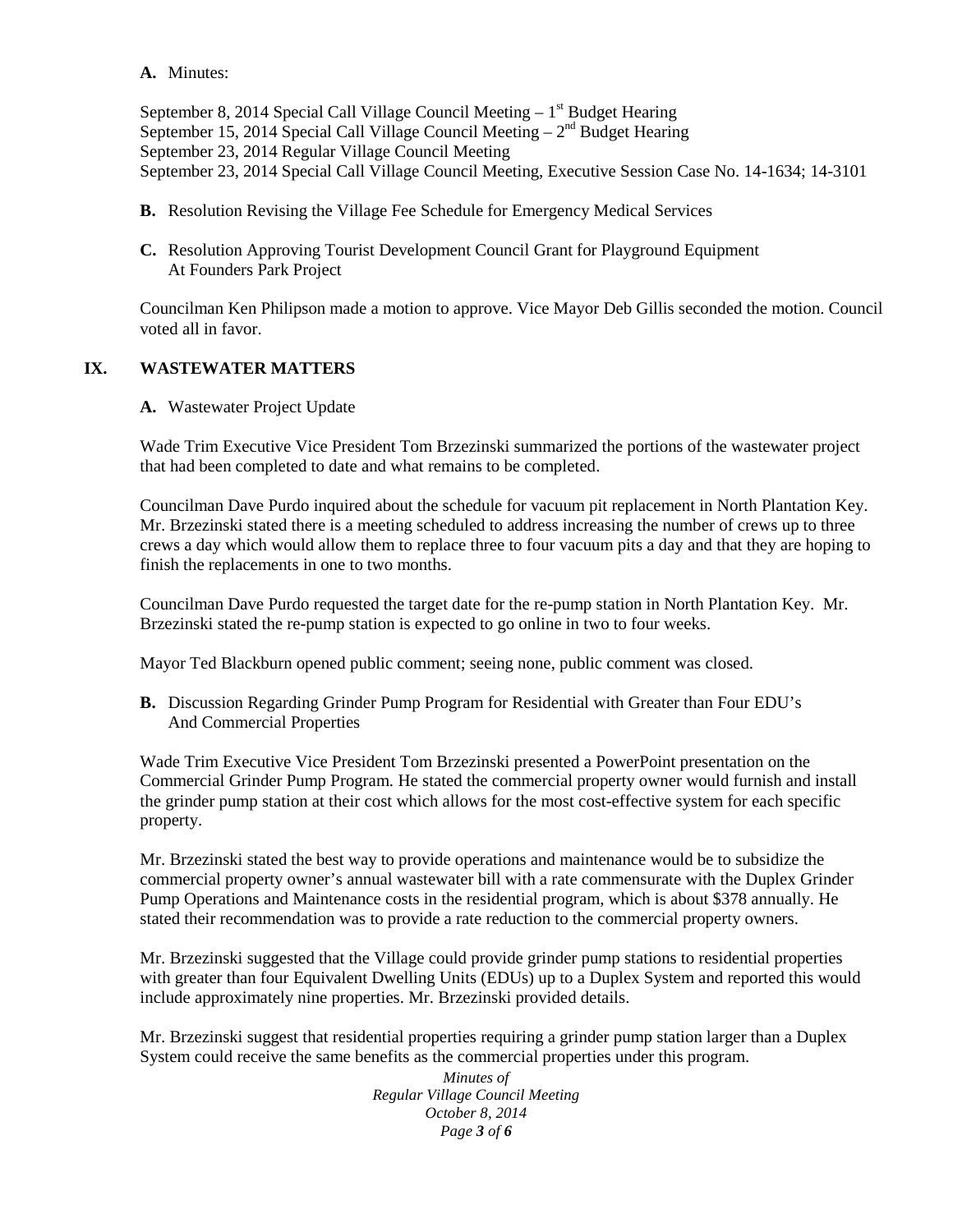Mr. Brzezinski provided the estimated costs for residential properties with greater than four EDUs up to a Duplex System. He stated the capital cost would be approximately \$195,000 and the O&M cost would be about \$3,500 per year.

Mr. Brzezinski stated the estimated costs for the commercial properties would be \$52,000 per year reduction in rate revenue and no capital costs.

Vice Mayor Deb Gillis, Councilman Ken Philipson, Councilman Mike Forster and Mayor Ted Blackburn spoke in support of the proposed program.

Mayor Ted Blackburn opened public comment.

Mr. Joe Luft thanked Council and stated that he thought this was very fair.

Mayor Ted Blackburn closed public comment.

Council gave staff direction to move forward with the program as it was presented.

## **X. ORDINANCES**

**A.** First Reading – An Ordinance of Islamorada, Village of Islands, Florida, Repealing Resolution No. 06-04-30 and Portions of Ordinance No. 06-13 Pertaining to the Village's Wastewater Utility Policy for the Village-Wide Centralized Wastewater System

Village Attorney Roget Bryan read the title of the Ordinance. Wastewater Program Manager Greg Tindle provided the staff report recommending approval.

Councilman Ken Philipson requested that Council be notified when service is discontinued.

Mayor Ted Blackburn opened public comment; seeing none, public comment was closed.

Vice Mayor Deb Gillis made a motion to approve. Councilman Mike Forster seconded the motion. Council voted all in favor. The motion passed 5-0.

**B.** Second Reading – Proposed Text Amendment to the Comprehensive Plan Policy 9-1.3.1

Village Attorney Roget Bryan read the title of the Ordinance. Director of Planning Cheryl Cioffari presented the staff report recommending approval.

Mayor Ted Blackburn opened public comment; seeing none, public comment was closed.

Councilman Mike Forster made a motion to approve. Vice Mayor Deb Gillis seconded the motion. Council voted all in favor. The motion passed 5-0.

## **XI. QUASI-JUDICIAL**

## **XII. RESOLUTIONS**

**A.** Resolution Approving the Fifth Amendment to Agreement for Professional State Lobbying Consulting Services

> *Minutes of Regular Village Council Meeting October 8, 2014 Page 4 of 6*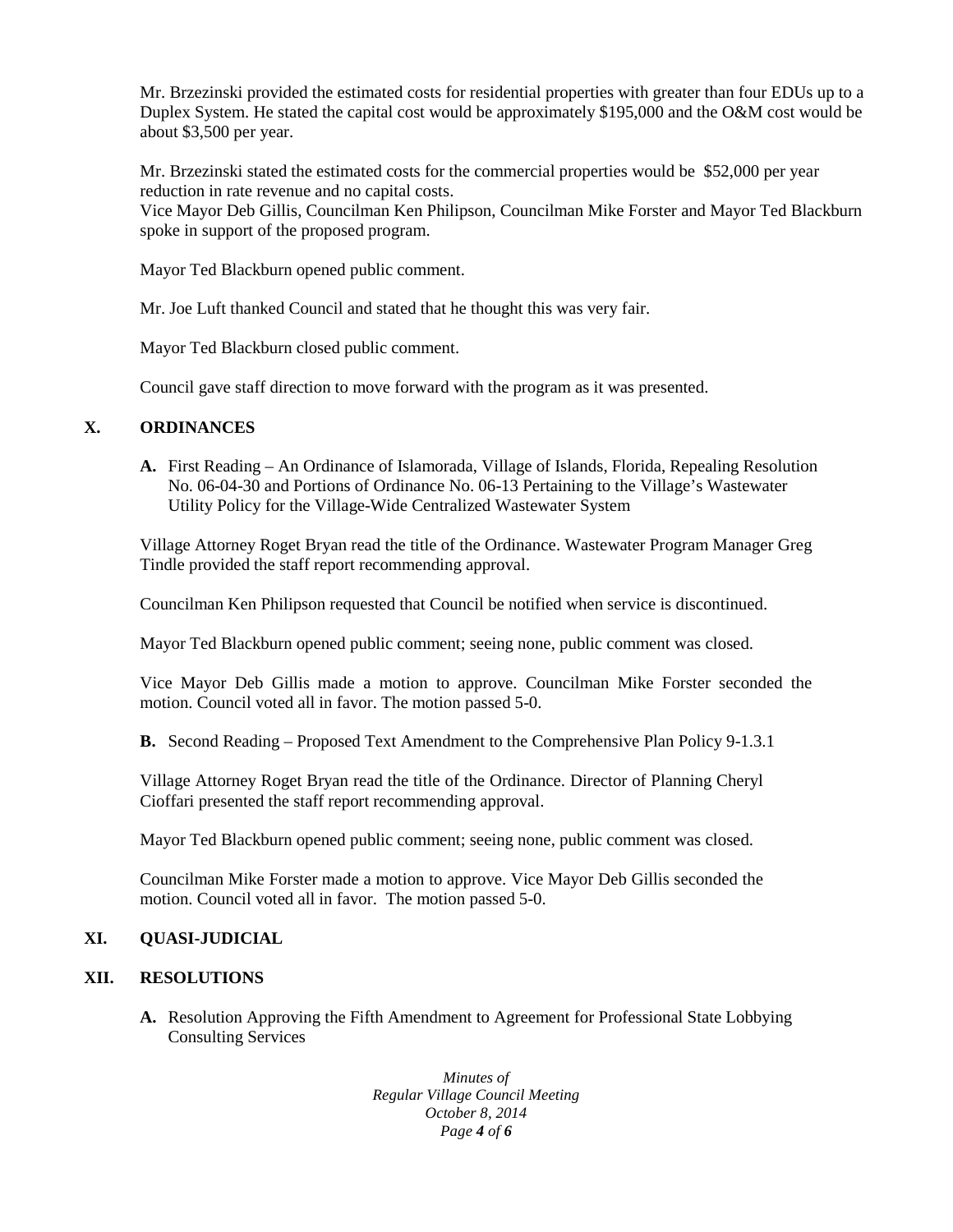Village Attorney Roget Bryan read the title of the Resolution. Village Manager Maria Aguilar presented the staff report recommending approval at an annual rate of \$75,000.

Mayor Ted Blackburn opened public comment; seeing none, public comment was closed.

Councilman Ken Philipson made a motion to approve. Vice Mayor Deb Gillis seconded the motion. Council voted all in favor. The motion passed 5-0.

**B.** Resolution Approving Proposed First Amendment to Professional State Lobbying Services Agreement with Capitol Insight, LLC

Village Attorney Roget Bryan read the title of the Resolution Village Manager Maria Aguilar presented the staff report recommending approval at an annual rate of \$24,000.

Mayor Ted Blackburn opened public comment; seeing none, public comment was closed.

Councilman Ken Philipson made a motion to approve. Vice Mayor Deb Gillis seconded the motion. Council voted all in favor. The motion passed 5-0.

**C.** Resolution Approving Proposed Settlement Agreement in the Case of Theater of The Sea, Inc. v. Islamorada, Village of Islands and Department of Environmental Protection, Case Nos. 14-1634, 14-3101, State of Florida Division of Administrative Hearings

Village Attorney Roget Bryan read the title of the Resolution and presented the staff report recommending approval.

Mayor Ted Blackburn opened public comment; seeing none, public comment was closed.

Councilman Ken Philipson made a motion to approve. Councilman Mike Forster seconded the motion. Council voted all in favor. The motion passed 5-0.

## **XIII. MOTIONS**

## **XIV. MAYOR / COUNCIL COMMUNICATIONS**

### **A.** Southeast Florida Climate Change Summit

Councilman Ken Philipson provided reported on his and Mayor Blackburn's participation in the Southeast Regional Climate Leadership Summit.

Mayor Ted Blackburn provided reported on the Village's first Sea Level Rise study and spoke of the issues surrounding Sea Oats Beach.

Vice Mayor Deb Gillis announced the COAST Sea Level Rise Community Workshop meetings for Nov.  $10^{th}$  and Dec.  $10^{th}$  at 5:30 PM at the Founders Park Community Center.

Councilman Ken Philipson reported that he was part of a phone conference involving the President of the United States, various Governors and city officials to address the measures that are in place pertaining to the Ebola virus.

## **XV. VILLAGE ATTORNEY / VILLAGE MANAGER COMMUNICATIONS**

*Minutes of Regular Village Council Meeting October 8, 2014 Page 5 of 6*